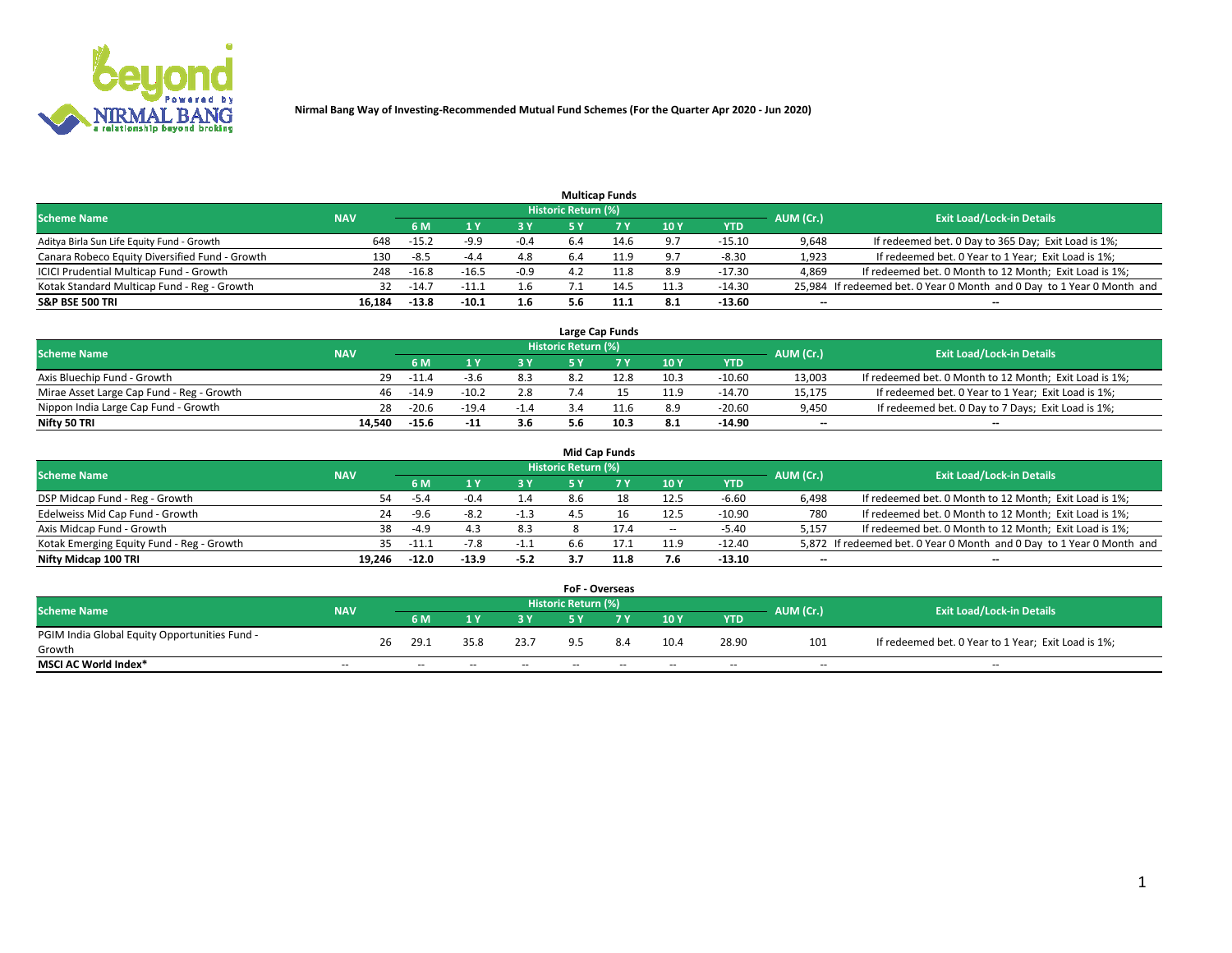

|                                                  |            |         |         |     |                     | Large & Midcap |      |            |           |                                                      |
|--------------------------------------------------|------------|---------|---------|-----|---------------------|----------------|------|------------|-----------|------------------------------------------------------|
| <b>Scheme Name</b>                               | <b>NAV</b> |         |         |     | Historic Return (%) |                |      |            | AUM (Cr.) | <b>Exit Load/Lock-in Details</b>                     |
|                                                  |            | 6 M     |         | 3 Y |                     |                | 10Y  | <b>YTD</b> |           |                                                      |
| Canara Robeco Emerging Equities - Growth         | 88.        | -8.8    |         |     | 8.4                 | 20.7           | 15.4 | $-9.10$    | 4,790     | If redeemed bet. 0 Year to 1 Year; Exit Load is 1%;  |
| Invesco India Growth Opportunities Fund - Growth | 32         | $-13.2$ |         | 3.4 |                     |                | 10.2 | $-13.10$   | 2,285     | If redeemed bet. 0 Year to 1 Year; Exit Load is 1%;  |
| Sundaram Large and Mid Cap Fund - Reg - Growth   | 30         | $-18.0$ | $-12.6$ |     |                     |                | 8.4  | $-17.80$   | 1,025     | If redeemed bet. 0 Day to 365 Days; Exit Load is 1%; |
| Principal Emerging Bluechip Fund - Growth        | 96         | $-10.1$ |         | 0.3 |                     | 17.5           | 12.4 | -10.70     | 1,783     | If redeemed bet. 0 Day to 365 Days; Exit Load is 1%; |
| NIFTY Large Midcap 250 TRI                       | 6.515      | $-11.9$ | -9.3    |     | 6.4                 |                | 9.3  | $-12.20$   | $-$       | $\overline{\phantom{a}}$                             |

|                                  |            |         |         |     |                     | <b>Focused Funds</b> |        |          |           |                                                        |
|----------------------------------|------------|---------|---------|-----|---------------------|----------------------|--------|----------|-----------|--------------------------------------------------------|
| <b>Scheme Name</b>               | <b>NAV</b> |         |         |     | Historic Return (%) |                      |        |          | AUM (Cr.) | <b>Exit Load/Lock-in Details</b>                       |
|                                  |            | 6 M     |         | 2 V |                     | ע ל                  | 10Y    | YTD      |           |                                                        |
| Axis Focused 25 Fund - Growth    | 27         | $-12.8$ | -4      |     |                     |                      | $\sim$ | $-12.00$ | 9.428     | If redeemed bet. 0 Month to 12 Month; Exit Load is 1%; |
| SBI Focused Equity Fund - Growth | 137        | $-10.7$ | $-3.8$  | 6.3 | 9.3                 | 14.6                 | 14.2   | $-10.60$ | 8,012     | If redeemed bet. 0 Year to 1 Year; Exit Load is 1%;    |
| <b>S&amp;P BSE 500 TRI</b>       | 16.184     | $-13.8$ | $-10.1$ | 1.6 |                     |                      | 8.1    | $-13.60$ | $- -$     | $\overline{\phantom{a}}$                               |

|                                             |            |         |         |                     | <b>Small Cap Funds</b> |                          |        |          |                          |                                                     |
|---------------------------------------------|------------|---------|---------|---------------------|------------------------|--------------------------|--------|----------|--------------------------|-----------------------------------------------------|
| <b>Scheme Name</b>                          | <b>NAV</b> |         |         | Historic Return (%) |                        |                          |        |          | AUM (Cr.)                | <b>Exit Load/Lock-in Details</b>                    |
|                                             |            | 6 M     |         | 3 Y                 |                        |                          | 10Y    | YTD      |                          |                                                     |
| HDFC Small Cap Fund - Growth                | 32         | $-16.0$ | $-23.3$ | -4.8                |                        |                          | 8.6    | $-16.90$ | 6,594                    | If redeemed bet. 0 Year to 1 Year; Exit Load is 1%; |
| L&T Emerging Businesses Fund - Reg - Growth | 19.        | $-17.4$ | $-20.6$ |                     |                        | $\overline{\phantom{a}}$ | $\sim$ | $-18.80$ | 4,187                    | If redeemed bet. 0 Year to 1 Year; Exit Load is 1%; |
| SBI Small Cap Fund - Growth                 | 49.        | -8.1    | $-5.4$  |                     | 10.2                   |                          | 16.4   | $-8.40$  | 3,374                    | If redeemed bet. 0 Year to 1 Year; Exit Load is 1%; |
| Nifty Smallcap 100 TRI                      | 5.783      | $-17.2$ | $-22.6$ | $-13.2$             | $-1.7$                 | -8.1                     | 3.7    | $-19.30$ | $\overline{\phantom{a}}$ | $\overline{\phantom{a}}$                            |

| ELSS Schemes (Tax Saving u/s 80-C)           |                                                                             |         |        |     |       |        |        |            |        |                                  |  |  |  |  |  |
|----------------------------------------------|-----------------------------------------------------------------------------|---------|--------|-----|-------|--------|--------|------------|--------|----------------------------------|--|--|--|--|--|
|                                              | <b>Historic Return (%)</b><br><b>Scheme Name</b><br>AUM (Cr.)<br><b>NAV</b> |         |        |     |       |        |        |            |        |                                  |  |  |  |  |  |
|                                              |                                                                             | 6 M     |        | 3 Y |       |        | 10Y    | <b>YTD</b> |        | <b>Exit Load/Lock-in Details</b> |  |  |  |  |  |
| Aditya Birla Sun Life Tax Relief 96 - Growth | 29                                                                          | $-9.4$  | $-4.4$ | 2.4 | 6.6   | 14.9   | 9.9    | $-9.00$    | 9,177  | Ni                               |  |  |  |  |  |
| Axis Long Term Equity Fund - Growth          | 43                                                                          | $-12.7$ | $-4.1$ | 5.2 |       | 16.7   | 14.4   | $-12.20$   | 19,127 | Ni                               |  |  |  |  |  |
| Canara Robeco Equity Tax Saver Fund - Growth | 63                                                                          | -9.0    | $-5.7$ | 4.5 | 6.2   | 12.3   | 9.9    | $-8.60$    | 929    | Ni                               |  |  |  |  |  |
| Invesco India Tax Plan - Growth              | 48                                                                          | $-10.3$ | -5.5   | 3.7 | 6.3   | 14.3   | 11.3   | $-10.10$   | 916    | Ni                               |  |  |  |  |  |
| Mirae Asset Tax Saver Fund - Reg - Growth    | 17                                                                          | $-12.2$ | -6.5   | 4.4 | $- -$ | $\sim$ | $\sim$ | $-12.30$   | 3,142  | Ni                               |  |  |  |  |  |
| <b>S&amp;P BSE 200 TRI</b>                   | 5,252                                                                       | $-14.0$ | -9.7   | 2.6 | 5.9   | 11.2   | 8.4    | $-13.60$   | $- -$  | $\overline{\phantom{a}}$         |  |  |  |  |  |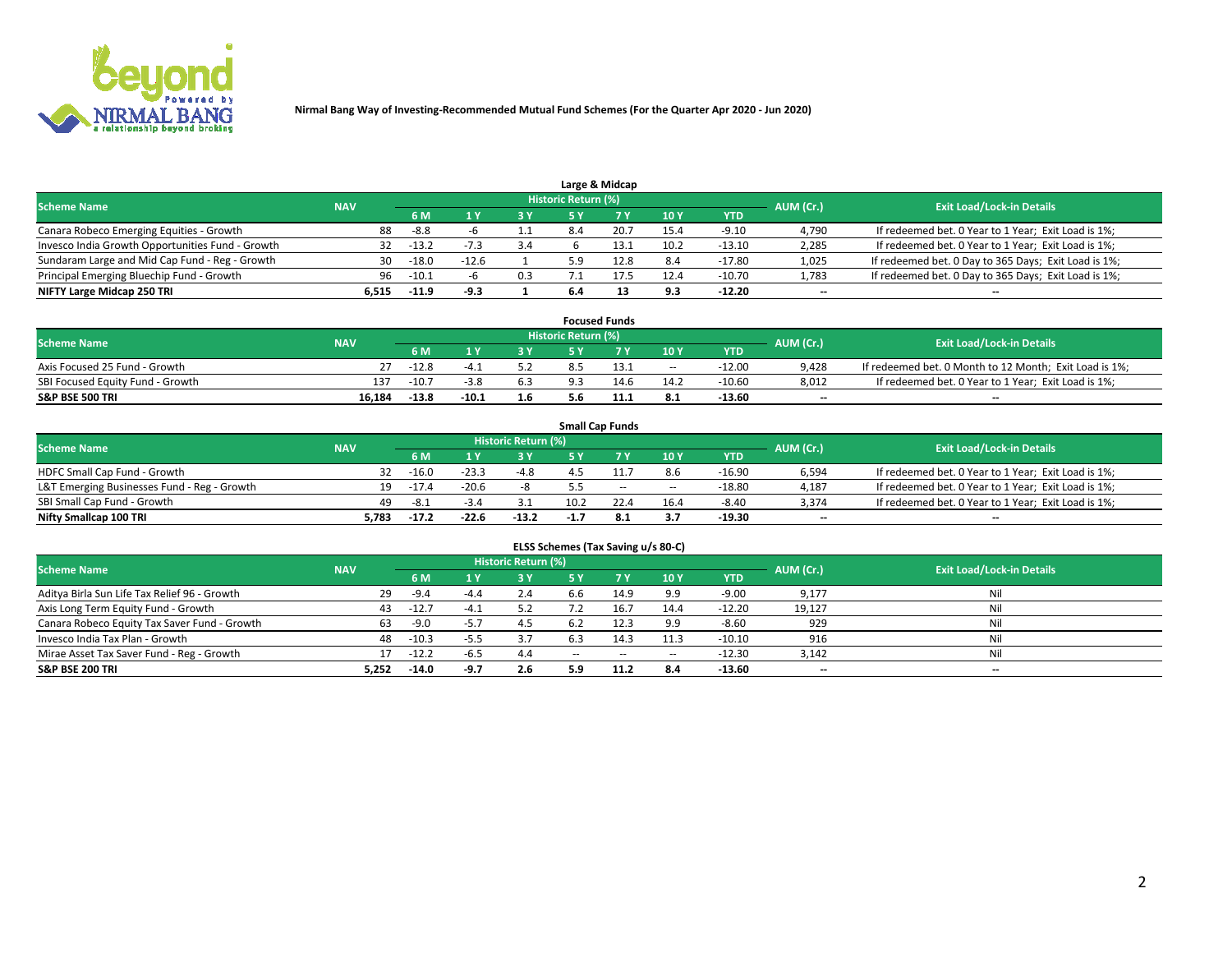

|                                           |            |         |         |                            |     | <b>Contra/Value Fund</b> |      |            |           |                                                                     |
|-------------------------------------------|------------|---------|---------|----------------------------|-----|--------------------------|------|------------|-----------|---------------------------------------------------------------------|
| <b>Scheme Name</b>                        | <b>NAV</b> |         |         | <b>Historic Return (%)</b> |     |                          |      |            |           | <b>Exit Load/Lock-in Details</b>                                    |
|                                           |            | 6 M     |         | 3 Y                        |     | <b>7 Y</b>               | 10Y  | <b>YTD</b> | AUM (Cr.) |                                                                     |
| Kotak India EQ Contra Fund - Reg - Growth | 47         | $-14.6$ | $-10.7$ | 3.8                        |     |                          | 8.5  | -14.30     |           | 709 If redeemed bet. 0 Year 0 Month and 0 Day to 1 Year 0 Month and |
| Invesco India Contra Fund - Growth        | 45         | $-7.9$  |         |                            | ם ל | 16.6                     | 11.3 | $-7.90$    | 4.300     | If redeemed bet. 0 Year to 1 Year; Exit Load is 1%;                 |
| UTI Value Opportunities Fund - Growth     | 57.        | $-11.$  | -6.6    | 2.2                        |     | $Q \Lambda$              | 8.9  | $-12.00$   | 3,750     | If redeemed bet. 0 Year to 1 Year; Exit Load is 1%;                 |
| Nippon India Value Fund - Growth          | 64         | $-14.3$ | $-13.4$ | $-0.6$                     |     |                          | 8.2  | $-14.60$   | 2,418     | If redeemed bet. 0 Year to 1 Year; Exit Load is 1%;                 |
| <b>S&amp;P BSE 500 TRI</b>                | 16.184     | $-13.8$ | $-10.1$ | 1.6                        | 5.6 | 11.1                     | 8.1  | $-13.60$   | $- -$     | $\overline{\phantom{a}}$                                            |

|                                                        |            |         |         |                     |      | Sector/Thematic |        |            |                          |                                                               |
|--------------------------------------------------------|------------|---------|---------|---------------------|------|-----------------|--------|------------|--------------------------|---------------------------------------------------------------|
| <b>Scheme Name</b>                                     | <b>NAV</b> |         |         | Historic Return (%) |      |                 |        |            | AUM (Cr.)                | <b>Exit Load/Lock-in Details</b>                              |
|                                                        |            | 6 M     |         | 3Y                  | 5 Y  | <b>7Y</b>       | 10Y    | <b>YTD</b> |                          |                                                               |
| Canara Robeco Consumer Trends Fund - Reg -             |            |         |         |                     | 8    |                 |        |            | 352                      |                                                               |
| Growth                                                 | 38         | $-11.2$ | $-3.5$  | 4.2                 |      | 13.8            | 12     | $-11.00$   |                          | If redeemed bet. 0 Year to 1 Year; Exit Load is 1%;           |
| Mirae Asset Great Consumer Fund - Growth               | 32         | $-13.8$ | -6.5    | 3.9                 | 7.6  | 14.1            | $- -$  | $-14.20$   | 867                      | If redeemed bet. 0 Year to 1 Year; Exit Load is 1%;           |
| ICICI Prudential Technology Fund - Growth              | 54         | $-8.1$  |         | 10.4                | -6.1 | 15.4            | 13.4   | $-6.80$    | 354                      | If redeemed bet. 0 Day to 15 Day; Exit Load is 1%;            |
| Nippon India Pharma Fund - Growth                      | 192        | 27.4    | 37.8    | 14.7                | 7.8  | 15.4            | 13.8   | 26.30      | 2,992                    | If redeemed bet. 0 Month and 0 Day to 1 Month and 0 Day; Exit |
| BNP Paribas India Consumption Fund - Reg - Growth      |            | -5.5    | 5.8     | $- -$               |      | $\sim$          | $\sim$ | $-5.60$    | 495                      | If redeemed bet. 0 Month to 12 Month; Exit Load is 1%;        |
| ICICI Prudential Banking and Financial Services Fund - |            | $-31.7$ | $-28.8$ | -6                  | 5.3  | 12.7            |        | $-31.20$   |                          |                                                               |
| Retail - Growth                                        | 48         |         |         |                     |      |                 | 11.5   |            | 2,265                    | If redeemed bet. 0 Day to 15 Day; Exit Load is 1%;            |
| <b>S&amp;P BSE 500 TRI</b>                             | 16.184     | $-13.8$ | $-10.1$ | 1.6                 | 5.6  | 11.1            | 8.1    | $-13.60$   | $\overline{\phantom{a}}$ | $\overline{\phantom{a}}$                                      |

| <b>Dynamic Asset Allocation Funds</b>                      |            |         |         |                     |     |        |            |            |                          |                                                          |  |  |  |
|------------------------------------------------------------|------------|---------|---------|---------------------|-----|--------|------------|------------|--------------------------|----------------------------------------------------------|--|--|--|
| <b>Scheme Name</b>                                         | <b>NAV</b> |         |         | Historic Return (%) |     |        |            |            | AUM (Cr.)                | <b>Exit Load/Lock-in Details</b>                         |  |  |  |
|                                                            |            | 6 M     |         | 3Y                  | 5 Y | 7Y     | 10Y        | <b>YTD</b> |                          |                                                          |  |  |  |
| ICICI Prudential Balanced Advantage Fund - Reg -<br>Growth | 35.        | $-7.0$  | $-1.5$  | 4.4                 | 6.7 | 11.3   | 10.6       | $-7.00$    | 24,583                   | If redeemed bet. 0 Year to 1 Year; Exit Load is 1%;      |  |  |  |
| Invesco India Dynamic Equity Fund - Growth                 | 28         | $-6.9$  | $-3.4$  | 2.9                 | 5.5 | 10.9   | 8.8        | $-6.20$    | 719                      | If redeemed bet. 0 Month to 3 Month; Exit Load is 0.25%; |  |  |  |
| Nippon India Balanced Advantage Fund - Growth              | 88         | $-7.1$  | $-4.7$  | 2.5                 | 5.3 | 10.7   | 9          | $-7.00$    | 2,664                    | If redeemed bet. 0 Month to 12 Month; Exit Load is 1%;   |  |  |  |
| HDFC Balanced Advantage Fund - Growth                      | 173        | $-14.0$ | $-15.4$ | 0.8                 | 5.4 | 10.8   | 8.1        | $-14.30$   | 33,773                   | If redeemed bet. 0 Year to 1 Year; Exit Load is 1%;      |  |  |  |
| SBI Dynamic Asset Allocation Fund - Reg - Growth           | 13         | $-10.5$ | $-6.2$  | 1.4                 | 4.7 | $\sim$ | $\sim$ $-$ | $-9.80$    | 561                      | If redeemed bet. 0 Month to 12 Month; Exit Load is 1%;   |  |  |  |
| NIFTY 50 Hybrid Composite Debt 65:35 Index                 | 9,911      | $-6.7$  | $-1.8$  |                     | 7.3 | 10.1   | 8.7        | $-6.20$    | $\overline{\phantom{a}}$ | $\overline{\phantom{a}}$                                 |  |  |  |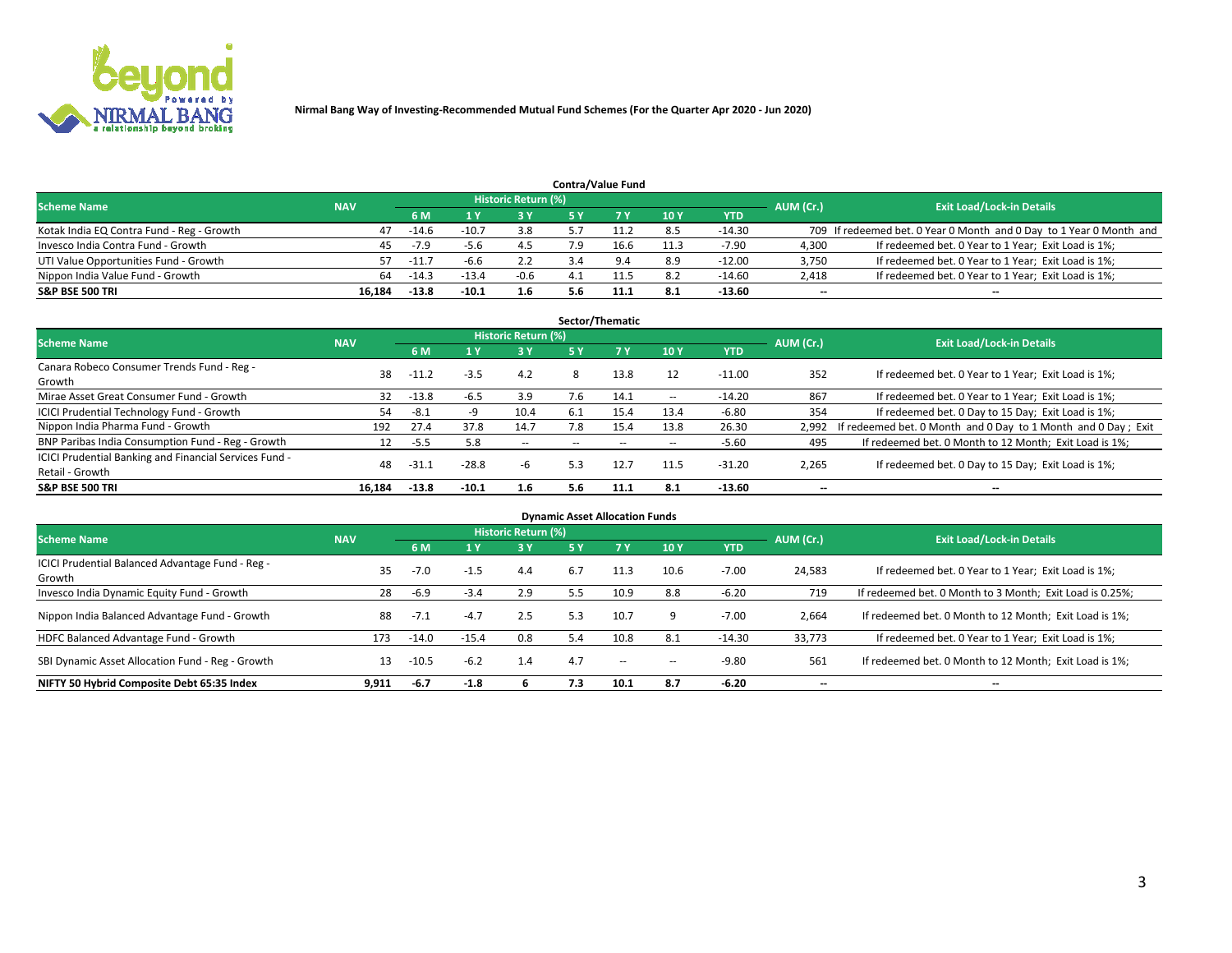

|                                                 |            |                                  |        |     |        | <b>Hybrid Aggressive</b> |        |            |        |                                                        |
|-------------------------------------------------|------------|----------------------------------|--------|-----|--------|--------------------------|--------|------------|--------|--------------------------------------------------------|
| <b>Scheme Name</b>                              | AUM (Cr.)  | <b>Exit Load/Lock-in Details</b> |        |     |        |                          |        |            |        |                                                        |
|                                                 | <b>NAV</b> | 6 M                              |        | 3Y  |        |                          | 10Y    | <b>YTD</b> |        |                                                        |
| ICICI Prudential Equity & Debt Fund - Growth    | 124        | $-10.9$                          | -8.8   | 1.6 |        |                          | 11.3   | $-11.60$   | 17,423 | If redeemed bet. 0 Year to 1 Year; Exit Load is 1%;    |
| Mirae Asset Hybrid - Equity Fund - Reg - Growth | 14         | $-9.0$                           | $-4$ . | 4.5 | $\sim$ | $\sim$                   | $\sim$ | $-9.00$    | 3,274  | If redeemed bet. 0 Year to 1 Year; Exit Load is 1%;    |
| SBI Equity Hybrid Fund - Growth                 | 133        | $-9.0$                           | $-3.1$ |     |        | 12つ                      | 10.5   | $-9.00$    | 28,584 | If redeemed bet. 0 Month to 12 Month; Exit Load is 1%; |
| Canara Robeco Equity Hybrid Fund - Growth       | 161        | $-4.6$                           |        | 5.2 | '.b    |                          | 10.9   | $-4.40$    | 2,885  | If redeemed bet. 0 Year to 1 Year; Exit Load is 1%;    |
| NIFTY 50 Hybrid Composite Debt 65:35 Index      | 9,911      | -6.7                             | $-1.8$ |     |        | 10.1                     | 8.7    | $-6.20$    | $- -$  | --                                                     |

| <b>Arbitrage Fund</b>                      |            |  |    |       |                            |  |  |           |            |           |                                                          |  |  |  |
|--------------------------------------------|------------|--|----|-------|----------------------------|--|--|-----------|------------|-----------|----------------------------------------------------------|--|--|--|
| <b>Scheme Name</b>                         | <b>NAV</b> |  |    |       | <b>Historic Return (%)</b> |  |  |           |            | AUM (Cr.) | <b>Exit Load/Lock-in Details</b>                         |  |  |  |
|                                            |            |  | ıм | 8 M S | 6 M                        |  |  | <b>3Y</b> | <b>YTD</b> |           |                                                          |  |  |  |
| IDFC Arbitrage Fund - Reg - Growth         |            |  |    |       | 4.6                        |  |  | 5.9       | 4.70       | 7.978     | If redeemed bet. 0 Month to 1 Month; Exit Load is 0.25%; |  |  |  |
| Kotak Equity Arbitrage Fund - Reg - Growth |            |  |    |       | 5.4                        |  |  | 6.1       | 5.50       | 14.663    | If redeemed bet. 0 Day to 30 Day; Exit Load is 0.25%;    |  |  |  |
| Nippon India Arbitrage Fund - Growth       |            |  |    |       | 5.4                        |  |  |           | 5.60       | 7.944     | If redeemed bet. 0 Month to 1 Month; Exit Load is 0.25%; |  |  |  |

| <b>Equity Saver</b>                      |            |  |                          |      |                     |     |                          |                          |                          |           |                                                                       |  |  |  |
|------------------------------------------|------------|--|--------------------------|------|---------------------|-----|--------------------------|--------------------------|--------------------------|-----------|-----------------------------------------------------------------------|--|--|--|
| <b>Scheme Name</b>                       | <b>NAV</b> |  |                          |      | Historic Return (%) |     |                          |                          |                          | AUM (Cr.) | <b>Exit Load/Lock-in Details</b>                                      |  |  |  |
|                                          |            |  | 6 M                      |      | 3 Y                 |     |                          | 10Y                      | <b>YTD</b>               |           |                                                                       |  |  |  |
| Axis Equity Saver Fund - Reg - Growth    |            |  | $-4.9$                   | -0.9 |                     | $-$ | $-$                      | $\sim$                   | $-4.60$                  | 679       | If redeemed bet. 0 Month to 12 Month; Exit Load is 1%;                |  |  |  |
| Kotak Equity Savings Fund - Reg - Growth |            |  | $-2$                     |      |                     |     | $-$                      | $-$                      | $-1.90$                  |           | 1,410 If redeemed bet. 0 Year 0 Month and 0 Day to 1 Year 0 Month and |  |  |  |
| CRISIL Hybrid 50+50 - Moderate Index*    | $- -$      |  | $\overline{\phantom{a}}$ | --   | $- -$               | $-$ | $\overline{\phantom{a}}$ | $\overline{\phantom{a}}$ | $\overline{\phantom{a}}$ | $- -$     | $\overline{\phantom{a}}$                                              |  |  |  |

| <b>Liquid Funds</b>                          |                          |      |     |                     |     |     |                          |                          |           |                                  |  |  |  |
|----------------------------------------------|--------------------------|------|-----|---------------------|-----|-----|--------------------------|--------------------------|-----------|----------------------------------|--|--|--|
| <b>Scheme Name</b>                           | <b>NAV</b>               |      |     | Historic Return (%) |     |     | <b>YTM</b>               | Avg                      | AUM (Cr.) | <b>Exit Load/Lock-in Details</b> |  |  |  |
|                                              |                          | 1 W  | 2 W | 1 M                 |     | 1 Y |                          | <b>Maturity</b>          |           |                                  |  |  |  |
| Axis Liguid Fund - Growth                    | 2,218                    | 4.0  |     | 3.6                 |     |     | 3.78                     | 0.13                     | 29,605    | *Ref Footnote                    |  |  |  |
| IDFC Cash Fund - Reg - Growth                | 2,415                    | 3.,  |     |                     |     |     | 3.51                     | 0.10                     | 13,581    | *Ref Footnote                    |  |  |  |
| Mahindra Manulife Liquid Fund - Reg - Growth | 1,296                    | -4.1 |     | 3.9                 | 5.8 |     |                          | 0.06                     | 2,362     | *Ref Footnote                    |  |  |  |
| Kotak Liquid Fund - Reg - Growth             | 4,042                    | 4.3  |     | 3.6                 | 5.b |     | 3.64                     | 0.12                     | 32,360    | *Ref Footnote                    |  |  |  |
| <b>CRISIL Liquid Fund Index</b>              | $\overline{\phantom{a}}$ | 4.7  |     | 4.2                 | 5.6 | 5.9 | $\overline{\phantom{a}}$ | $\overline{\phantom{a}}$ | $- -$     | $\overline{\phantom{a}}$         |  |  |  |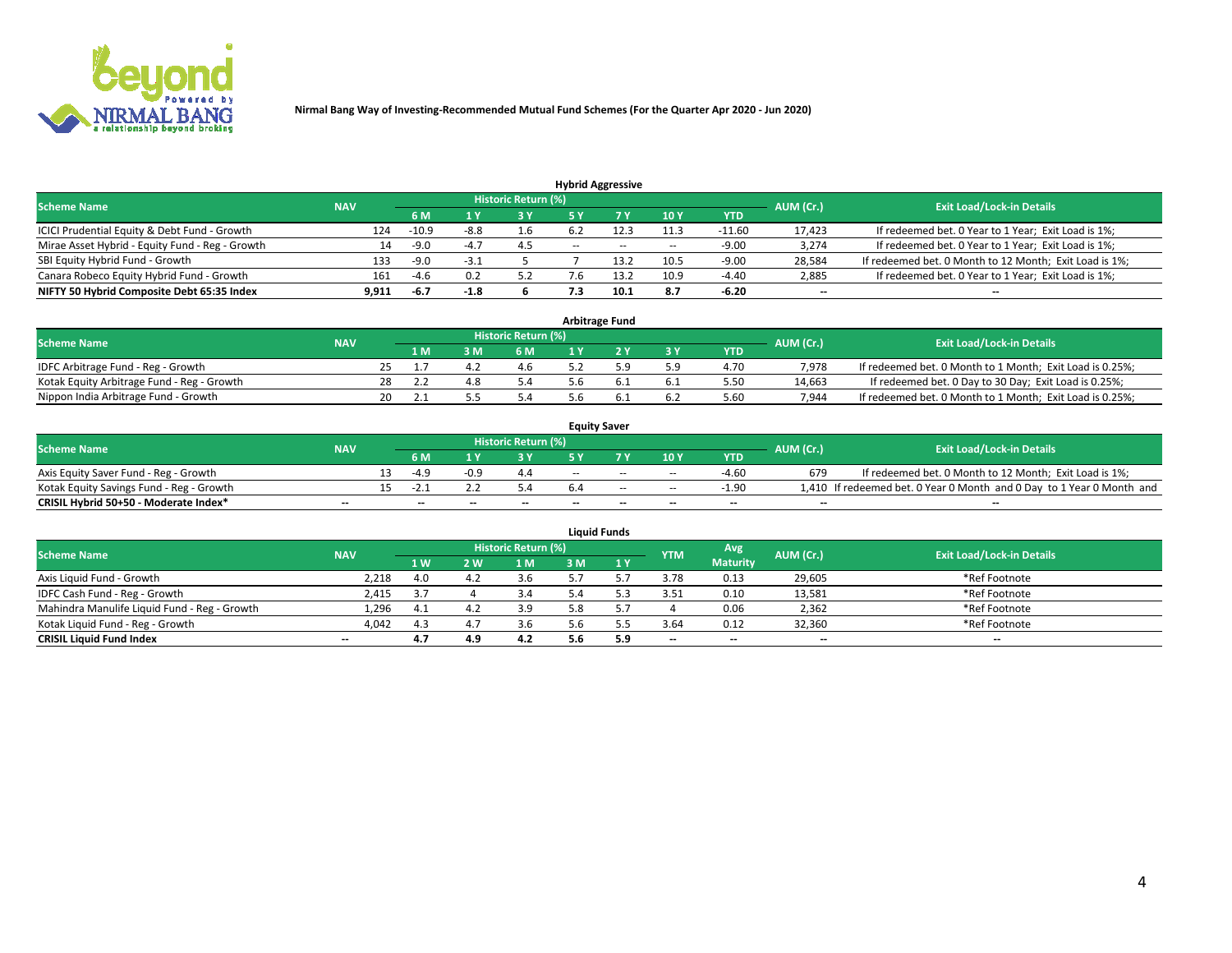

| <b>Ultra Short Fund</b>                       |            |     |      |                            |        |               |                          |                 |           |                                  |  |  |  |  |
|-----------------------------------------------|------------|-----|------|----------------------------|--------|---------------|--------------------------|-----------------|-----------|----------------------------------|--|--|--|--|
| <b>Scheme Name</b>                            | <b>NAV</b> |     |      | <b>Historic Return (%)</b> |        |               | <b>YTM</b>               | Avg             | AUM (Cr.) | <b>Exit Load/Lock-in Details</b> |  |  |  |  |
|                                               |            | 1 M |      | <b>6M</b>                  |        | २ ४           |                          | <b>Maturity</b> |           |                                  |  |  |  |  |
| IDFC Ultra Short Term Fund - Reg - Growth     | 12         | 6.2 | 12.5 |                            |        | $\sim$ $\sim$ | 4.26                     | 0.39            | 5,416     | Nil                              |  |  |  |  |
| Sundaram Ultra Short Term Fund - Reg - Growth |            | 3.8 |      | 5.6                        | $\sim$ | $\sim$        | 4.01                     | 0.43            | 306       | Nil                              |  |  |  |  |
| L&T Ultra Short Term Fund - Growth            | 33         | 56  | 12.9 |                            |        |               | 4.38                     | 0.45            | 1,708     | Nil                              |  |  |  |  |
| <b>NIFTY Ultra Short Duration Debt Index</b>  | 4,129      | 4.8 | 9.5  | 6.8                        |        | 7.Ь           | $\overline{\phantom{a}}$ | $-$             | $- -$     | $- -$                            |  |  |  |  |

| <b>Money Market Fund</b>                         |            |     |      |                     |     |       |            |                 |           |                                  |  |  |  |  |
|--------------------------------------------------|------------|-----|------|---------------------|-----|-------|------------|-----------------|-----------|----------------------------------|--|--|--|--|
| <b>Scheme Name</b>                               | <b>NAV</b> |     |      | Historic Return (%) |     |       | <b>YTM</b> | Avg             | AUM (Cr.) | <b>Exit Load/Lock-in Details</b> |  |  |  |  |
|                                                  |            | 1 M | 3 M  | 6 M                 |     | 3 Y   |            | <b>Maturity</b> |           |                                  |  |  |  |  |
| Aditya Birla Sun Life Money Manager Fund - Reg - | 276        |     | 15.6 | 8.4                 |     | ہ ج   | 4.91       | 0.70            | 8,422     | Nil                              |  |  |  |  |
| Growth                                           |            |     |      |                     |     |       |            |                 |           |                                  |  |  |  |  |
| Nippon India Money Market Fund - Growth          | 3.094      | 5.9 | 12.2 | 7.4                 | '.b |       | 4.43       | 0.47            | 4.218     | Nil                              |  |  |  |  |
| <b>CRISIL Liquid Fund Index</b>                  | $- -$      | 4.2 | 5.6  | 5.4                 | 5.9 | $- -$ | $-$        | $-$             | $- -$     | $- -$                            |  |  |  |  |

| <b>Short Term Fund</b>                          |            |     |      |      |                     |      |     |            |                 |           |                                  |  |  |
|-------------------------------------------------|------------|-----|------|------|---------------------|------|-----|------------|-----------------|-----------|----------------------------------|--|--|
| <b>Scheme Name</b>                              | <b>NAV</b> |     |      |      | Historic Return (%) |      |     | <b>YTM</b> | Avg             | AUM (Cr.) | <b>Exit Load/Lock-in Details</b> |  |  |
|                                                 |            |     | 1 M. | 3 M. | 6 M                 |      | 3 Y |            | <b>Maturity</b> |           |                                  |  |  |
| Axis Short Term Fund - Growth                   |            | 23  | 13.9 | 24.8 | 11.5                |      |     | 5.95       | 2.70            | 6,005     | Nil                              |  |  |
| HDFC Short Term Debt Fund - Growth              |            | 23  | 13.1 | 23.6 | 11.2                | 10.8 |     | 7.26       | 3.47            | 10,324    | Nil                              |  |  |
| IDFC Bond Fund - Short Term Plan - Reg - Growth |            |     | 13.7 | 26.2 | 11.7                | 10.9 | 8.2 | 5.67       | 2.20            | 12,511    | Nil                              |  |  |
| Kotak Bond Short Term Fund - Reg - Growth       |            | 39  | 13.7 | 22.3 | 11.1                | 10.3 | 7.8 | 6.2        | 3.10            | 10,534    | Nil                              |  |  |
| L&T Short Term Bond Fund - Reg - Growth         |            | 20. | 10.1 | 25.6 | 12.3                | 10.9 |     | 5.36       | 2.70            | 4,535     | Nil                              |  |  |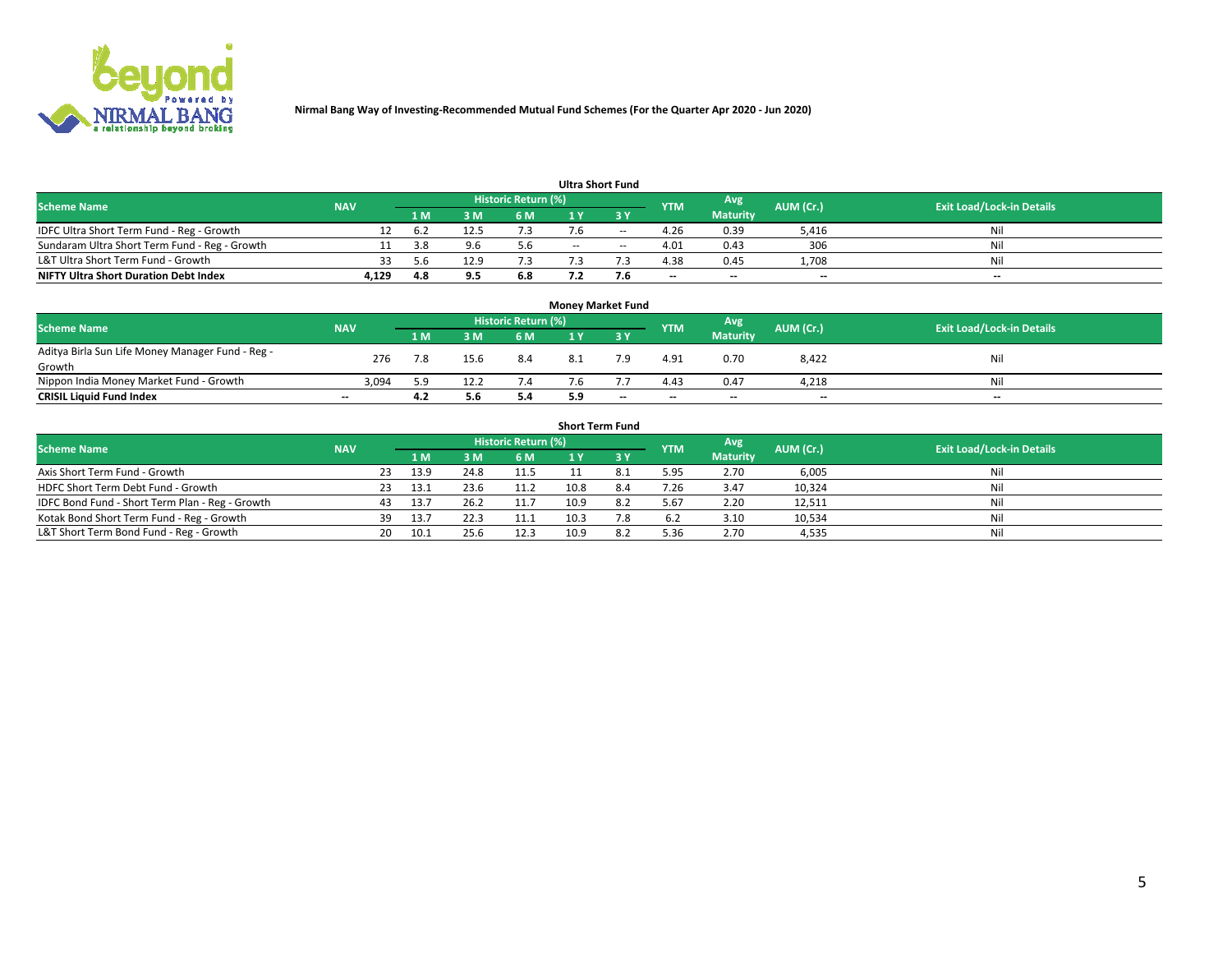

| <b>Low Duration Fund</b> |
|--------------------------|
|--------------------------|

| -----------------                         |            |      |      |                      |     |    |            |                 |           |                                  |  |  |  |
|-------------------------------------------|------------|------|------|----------------------|-----|----|------------|-----------------|-----------|----------------------------------|--|--|--|
| <b>Scheme Name</b>                        | <b>NAV</b> |      |      | Historic Return (%)' |     |    | <b>YTM</b> | Avg             | (AUM (Cr. | <b>Exit Load/Lock-in Details</b> |  |  |  |
|                                           |            | 1 M  | 3 M  | 6 M                  |     |    |            | <b>Maturity</b> |           |                                  |  |  |  |
| Axis Treasury Advantage Fund - Growth     | 2.311      | 10.7 | 16.6 |                      | 8.6 | ه. | ۲.۱ پ      | 1.01            | 4.777     | Nil                              |  |  |  |
| Canara Robeco Savings Fund - Reg - Growth |            |      | 15.9 |                      |     |    | 4.62       | 0.97            | 949       | Ni                               |  |  |  |
| IDFC Low Duration Fund - Reg - Growth     | 29         | 10.0 |      | 8.4                  |     |    | 4.59       | 0.97            | 4.144     | Nil                              |  |  |  |

| <b>Banking &amp; PSU Bond Funds</b>            |            |      |      |                            |  |  |            |                 |           |                                  |  |  |  |
|------------------------------------------------|------------|------|------|----------------------------|--|--|------------|-----------------|-----------|----------------------------------|--|--|--|
| <b>Scheme Name</b>                             | <b>NAV</b> |      |      | <b>Historic Return (%)</b> |  |  | <b>YTM</b> | Avg             | AUM (Cr.) | <b>Exit Load/Lock-in Details</b> |  |  |  |
|                                                |            | 1 M  | ЗM   | 6 M                        |  |  |            | <b>Maturity</b> |           |                                  |  |  |  |
| Axis Banking & PSU Debt Fund - Growth          | 1.978      | 13.0 |      | 11.5                       |  |  | 5.58       | 2.20            | 15,317    | Nil                              |  |  |  |
| Kotak Banking and PSU Debt Fund - Reg - Growth | 48         | 10.3 | 24.1 | 11.5                       |  |  | 6.4        | 4.12            | 6.163     | Nil                              |  |  |  |
| IDFC Banking & PSU Debt Fund - Reg - Growth    | 18         | 13.0 |      | 13.4                       |  |  | 5.76       | 2.82            | 16,791    | Nil                              |  |  |  |

| <b>Corporate Bond Funds</b>                         |            |      |      |                     |      |     |            |                 |           |                                                         |  |  |  |  |
|-----------------------------------------------------|------------|------|------|---------------------|------|-----|------------|-----------------|-----------|---------------------------------------------------------|--|--|--|--|
| <b>Scheme Name</b>                                  | <b>NAV</b> |      |      | Historic Return (%) |      |     | <b>YTM</b> | Avg             | AUM (Cr.) | <b>Exit Load/Lock-in Details</b>                        |  |  |  |  |
|                                                     |            | 1 M  | 3 M  | 6 M                 |      |     |            | <b>Maturity</b> |           |                                                         |  |  |  |  |
| ICICI Prudential Corporate Bond Fund - Reg - Growth | 22         | 14.0 | 23.6 | 11.8                | 10.9 | 8.2 | 6.35       | 3.52            | 12,707    | Nil                                                     |  |  |  |  |
| L&T Triple Ace Bond Fund - Reg - Growth             |            | 9.6  |      | 16.2                | 13.6 | 9.4 | 6.71       | 7.81            | 3,706     | If redeemed bet. 0 Month to 3 Month; Exit Load is 0.5%; |  |  |  |  |
| Kotak Corporate Bond Fund - Std - Growth            | 2.771      | 13.5 | 20.3 | 10                  | 9.9  | 8.4 | 5.75       | 1.68            | 4,359     | Nil                                                     |  |  |  |  |

| <b>Credit Risk Fund</b>                    |            |     |      |      |                            |     |  |            |                 |           |                                                                       |  |  |  |
|--------------------------------------------|------------|-----|------|------|----------------------------|-----|--|------------|-----------------|-----------|-----------------------------------------------------------------------|--|--|--|
| <b>Scheme Name</b>                         | <b>NAV</b> |     |      |      | <b>Historic Return (%)</b> |     |  | <b>YTM</b> | Avg             | AUM (Cr.) | <b>Exit Load/Lock-in Details</b>                                      |  |  |  |
|                                            |            |     | 1 M  | 3 M  | 6 M                        |     |  |            | <b>Maturity</b> |           |                                                                       |  |  |  |
| ICICI Prudential Credit Risk Fund - Growth |            | 22. |      | 12.8 | 7.2                        |     |  | 9.29       | 2.53            | 6,695     | If redeemed bet. 0 Year to 1 Year; Exit Load is 1%;                   |  |  |  |
| Kotak Credit Risk Fund - Reg - Growth      |            | 22  | 10.3 | 10.6 | 2.7                        | 6.3 |  | 9.95       | 2.73            |           | 2,052 If redeemed bet. 0 Year 0 Month and 0 Day to 1 Year 0 Month and |  |  |  |
|                                            |            |     |      |      |                            |     |  |            |                 |           | If redeemed bet. 0 Month to 12 Month; Exit Load is 3%; If             |  |  |  |
| SBI Credit Risk Fund - Growth              |            |     | 14.9 | 14.4 |                            |     |  | 8.77       | 2.02            | 3,949     | redeemed bet. 12 Month to 24 Month; Exit Load is 1.5%; If             |  |  |  |
|                                            |            |     |      |      |                            |     |  |            |                 |           | redeemed bet. 24 Month to 36 Month; Exit Load is 0.75%;               |  |  |  |